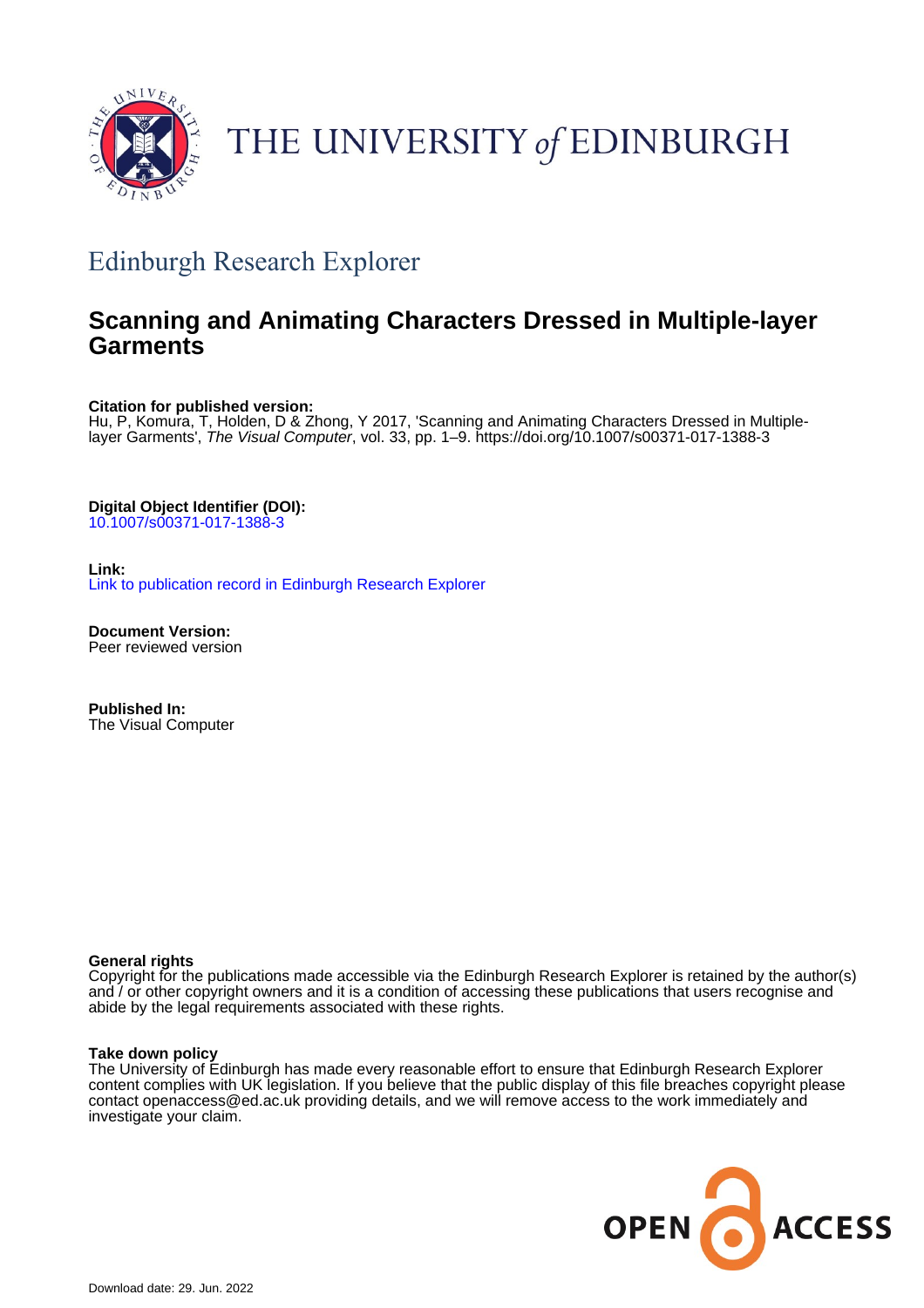#### **Scanning and Animating Characters Dressed in Multiple-layer Garments**

**Pengpeng Hu · Taku Komura · Daniel Holden ·Yueqi Zhong**



**Fig.1 Snapshots of a character model fully-dressed in multiple-layers of garments. The multi-layer garment model is synthesized from 3D scan data, and a motion capture data is imported to control the character. The animated garment is a result of blending the motions computed by physically-based animation and linear blend skinning.** 

**Abstract** Despite the development of user-friendly interfaces for modeling garments and putting them onto characters, preparing a character dressed in multiple layers of garments can be very time-consuming and tedious. In this paper, we propose a novel scanning-based solution for modelling and animating characters wearing multiple layers of clothes. This is achieved by making use of real clothes and human bodies. We first scan the naked body of a subject by an RGBD camera, and a statistical body model is fit to the scanned data. This results in a skinned articulated model of the subject. The subject is then asked to put on one piece of garment after another, and the articulated body model dressed up to the previous step is fit to the newly scanned data. The new garment is segmented in a semi-automatic fashion and added as an additional layer to the multi-layer garment model. During runtime, the skinned character is controlled based on the motion capture data and the multi-layer garment model is controlled by blending the movements computed by physical simulation and linear blend skinning, such that the cloth preserves its shape while it shows realistic physical motion. We present results where the character is wearing multiple layers of garments including a shirt, coat and a skirt. Our framework can be useful for preparing and animating dressed characters for computer games and films.

**Keywords** Cloth animation, 3D scanning

Pengpeng Hu, Donghua University e-mail:bigpeng.hu@gmail.com Taku Komura, Edinburgh University e-mail:tkomura@ed.ac.uk Daniel Holden, Edinburgh University e-mail:s0822954@staffmail.ed.ac.uk Yueqi Zhong, Donghua University e-mai[l:zhyq@dhu.edu.cn](mailto:zhyq@dhu.edu.cn)

#### **1 Introduction**

There is a rising demand for realistic dressed characters in films and computer games. Due to the rising computational power and the development of cloth simulation techniques [Sofien et al. 2014; Wang et al. 2015; Tang et al. 2016], garments of thousands of vertices can be animated by physical simulation in real-time. The realistic movements of clothes can greatly attract the audience of films and the game players.

Despite such progress on the simulation side there is a bottleneck on the modelling side. Currently, such garment models need to be designed by the animators, which can be very time-consuming when the right template is not prepared in advance. Another issue is to putting such clothes onto the characters, which can be extremely tedious and time-consuming despite the development of easy-touse user interfaces [Nobuyuki et al. 2011, Igarashi and Hughes 2006].

Another bottleneck is the multi-layer configuration of garments. As characters usually wear clothes on top of another, animating them in a realistic fashion is important for improving the impression of the audience. On the contrary, preparing such configurations can be again extremely time-consuming as the dressing process needs to be repeated many times. Also, the simulation process will become very slow due to the intense contacts and collisions.

In this paper, we propose a novel scanning-based solution for modelling and animating characters dressed in multiple layers of clothes. We make use of real human bodies and clothes for this purpose. We first scan the naked body by an RGBD camera, and a statistical body model is fit to the scanned data. This results in a skinned articulated model of the subject. The subject is then asked to put on one piece of garment after another, and the body model dressed up to the previous step is fit to the newly scanned data. The new dress is segmented out in a semi-automatic fashion and added as a layer to the multi-layer garment model.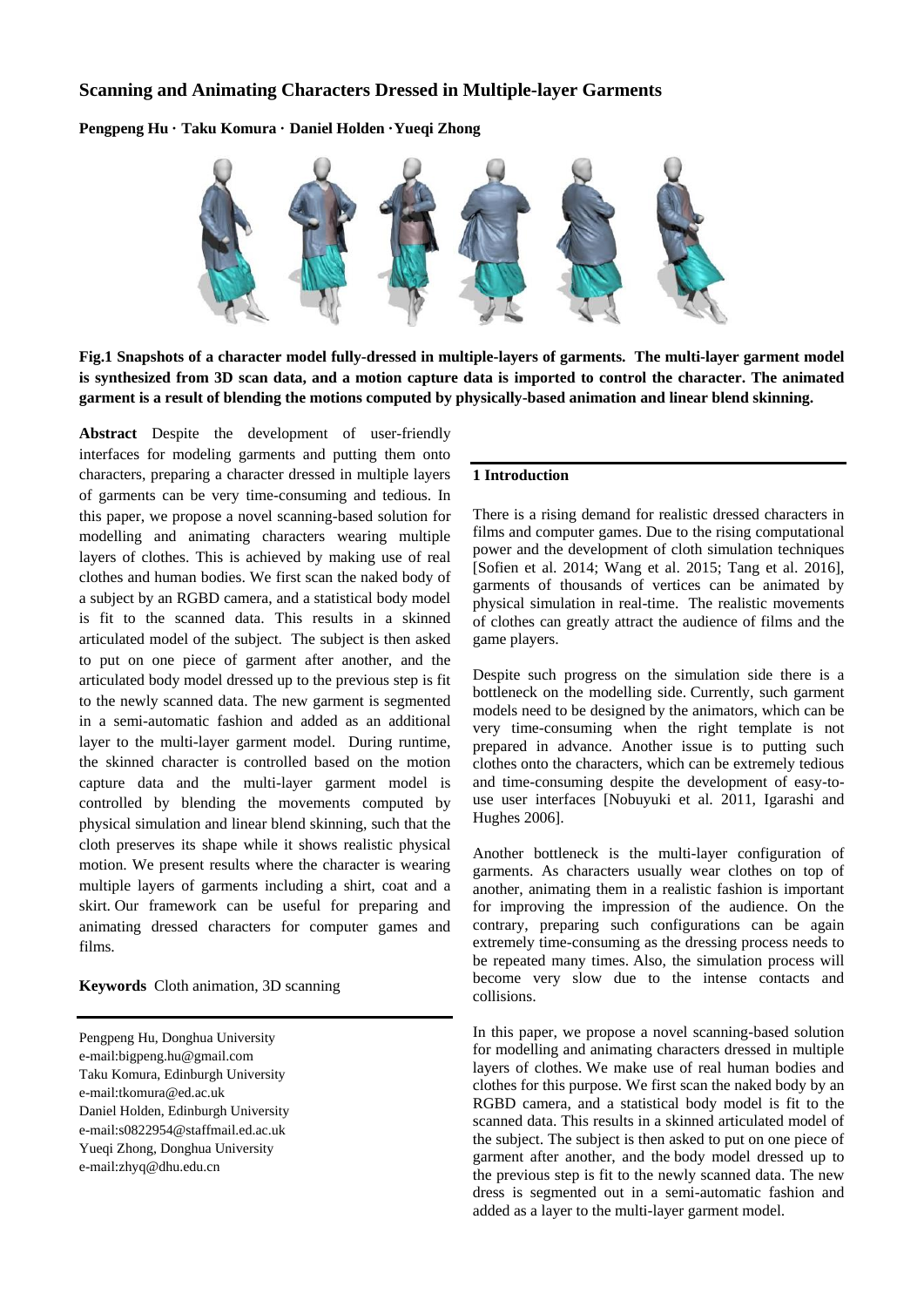During runtime, using the character dressed in multiple layers of clothes, we can realistically animate the clothes by blending the deformation of the clothes by linear blend skinning and physical simulation. This approach is beneficial as the shape of the cloth can be preserved in a natural fashion while physical movements of the skirt and the coat can be simulated.

Our pipeline can be useful for preparing dressed characters such as those for computer games and films. To our best knowledge, this is the first paper to animate multiple-layer cloth based on 3D scan.

Our main contributions are:

- A novel framework to reconstruct multiple-layer garments from 3D scanned data.
- A method to create new plausible multiple-layer cloth animation by blending physically-based and linear blending skinning.

#### **2 Related Work**

In this section, we first review techniques for scanning the 3D static body, and next about performance capture techniques, which scan and track the dynamic movements of the subjects. Then, we discuss techniques to animate dressed 3D characters, and finally about graphical user interfaces for dressing characters.

#### 2.1 3D Body Scanning

Acquiring 3D geometric models from real world objects is a topic that has been extensively explored, amongst which the 3D shape reconstruction of human subjects is of specific interests in computer graphics and apparel design. Scanning devices based on structured light [Rocchini et al. 2001] or laser scanners [Istook et al. 2001] can capture the human body in high resolution. Although such devices used to be expensive, consumer-level depth cameras are becoming widely amiable. The Kinect camera [Zhang 2012; Han et al .2013] is one of such depth cameras that is recently used for full-body scans. For example, the work by Tong et al. [2012] uses three Kinect devices and a turntable to scan the body from all directions. The work by Zeng et al. [2013] uses two Kinect cameras in the form of the selfturning subject. More work has been done by only one Kinect sensor [Izadi et al. 2011; Cui et al. 2012]. To rapidly scan the human body, multiple depth cameras are fixed from various views, and the 3D model is obtained by calibrating these fixed depth cameras to align the data precisely [Alexiadis et al. 2013]. All these works capture the static geometry of human subjects. They can be rigged

to skeletons to be animated as virtual character [Baran et al. 2007, Feng et al. 2015]. This topic is further covered in Section 2.3.

The bodies reconstructed by these methods only have the outmost surface. We focus on reconstructing a multiplelayer garment model, which can later be animated.

#### 2.2 Animating Characters by Performance Capture

Performance capture is a technique to scan and track the dynamic movements of subjects usually by multi-view stereo. It enables the reconstruction of detailed motion and time-varying geometry of humans. Wu et al. [2013] track the surface of the subjects using multiple cameras and fit template models to them. One issue with the performance capture is in the limited resolution, thus fail to detect fast, high-resolution movements. Vlasic et al. [2009] use a large setup with 120 light sources and 8 cameras to obtain high resolution and merge the surfaces captured from different directions. Stoll et al. [2010] fit a statistical model to the dressed body and detect the wavy cloth regions, and then improve the animation of such areas using physical simulation. The setup for performance capture is rather expensive, and a specialized environment is usually needed. Therefore we propose a setup to extract garments from static scans and apply physical simulation to animate the garments.

#### 2.3 Animating Dressed Virtual Humans

Dressed virtual humans became abundant in 3D games, virtual reality applications, and movies. A simple way to animate clothes is to apply linear blend skinning. The work by Oh et al. [2005] presents a technique for computing the skinning weights for the cloth vertices. They show the method is applicable even for clothes like skirts, where the topology is very different from the body shape. Xu et al. [2014] propose a data-driven approach where the blending weights are learned from the example poses. Such an approach can deform the cloth in a more realistic fashion for a wide range of poses. Unfortunately, linear blend skinning has issues animating highly dynamic clothes. For the case of skirts, the results will appear non-plausible when there is large deformation due to the wind or acceleration/deceleration.

Another topic that has been explored in the animation community is garment transfer. In works proposed by [Cordier et al. 2002, Cordier et al. 2003], the garments worn on a 3D body model are automatically resized according to the geometry of the body size. They first attach the cloth mesh to the body surface by defining attachment area between the garment mesh and the skin surface. Brouet et al. [2012] similarly transfer dresses to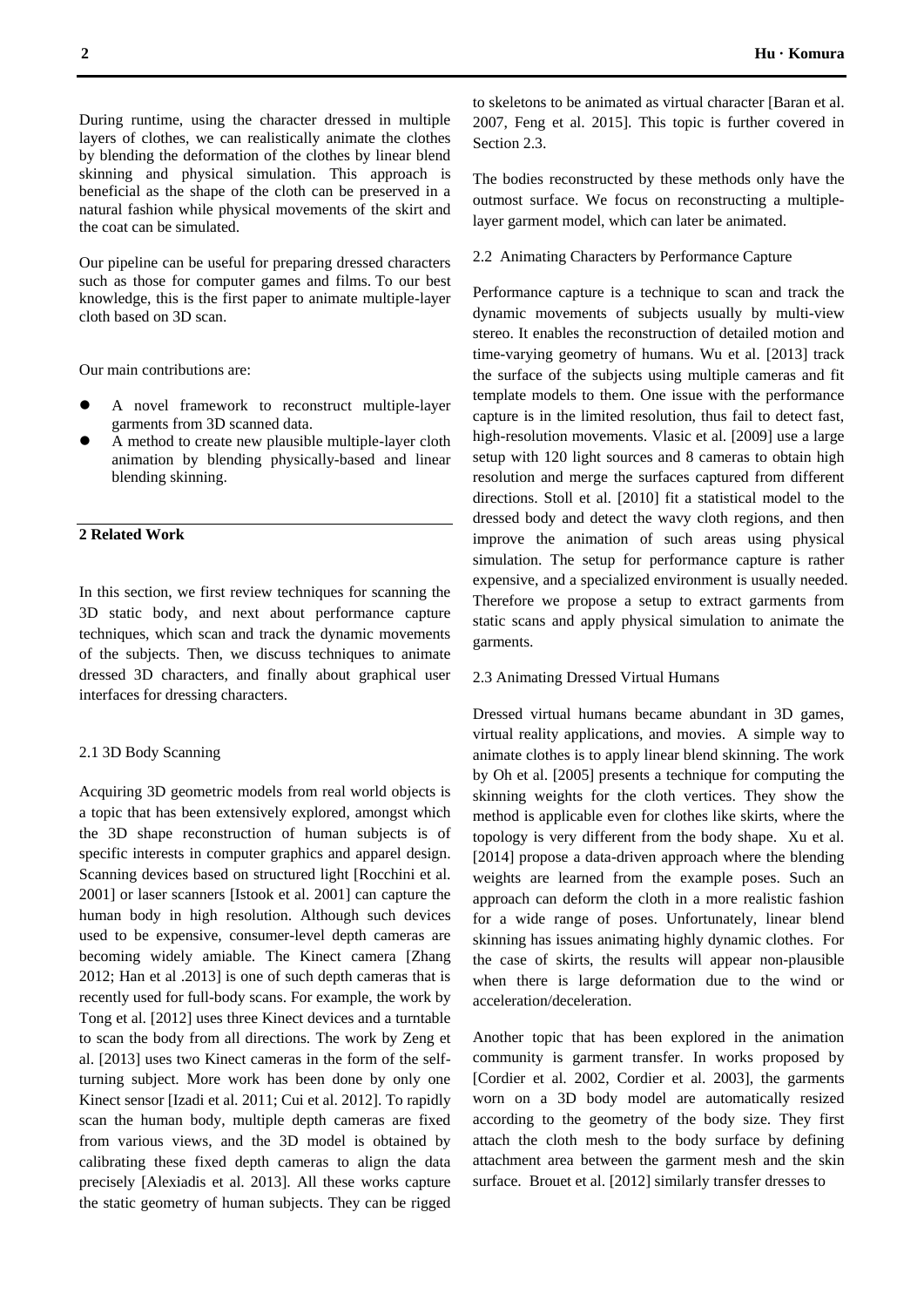

**Fig.2 Overview of our method: (a) scanning a subject in an iterative manner;(b) a rigged template and the prelabeled statistic body database;(c) approximating the naked body using a morphable template; (d) rigging and segmenting the naked body via correspondences automatically; (e) automatically extracting rough cloth from dressed bodies via transferring segmentation (f) dressing the naked body; (g) combination of physicallybased simulation and linear blending skinning.**

different characters by making use of the spatial relations of the body and the clothes in the template model. These approaches require preparing the templates, and for that the clothes have to be put on the human characters in the first place. The problem that we solve in this paper is to improve the pipeline for preparing such a dressed model.

#### 2.4 Graphical User Interfaces for Dressing Characters

Another direction of research that is being sought is improving the graphical user interfaces for designing clothes and dressing characters. Igarashi and Hughes [2006] propose an intuitive interface where they draw sketch lines over the dress and the body that should overlap when the dress is worn. Umetani et al. [2011] propose a bidirectional interface that maps the worn dresses and its unfolded 2D patterns. Although these interfaces can significantly reduce the cost of the animators, using such GUIs is still a time-consuming process.



#### **3 Overview**

Our goal is to animate characters with fully-dressed multiple-layer garments created from body scans. We start by capturing the naked and dressed bodies (see Section 4). Then, a statistical human body model based on the Japanese body database is used to automatically produce a rigged body model of the subject, in a way similar to the work of [Feng et al. 2015] (see Section 5). Next we segment the clothes from the scans and construct a multilayer garment model worn by the subject character. This is done by applying constrained articulated-ICP to fit the body model with one less dress to the next scan, such that the body model is under the skin of the scan (see Section 6.1). Once aligned, the geometry of the next dress is segmented in a semi-automatic manner (see Section 6.2, 3), and added as an additional layer of garment to the dressed model. During runtime, the physically animated cloth and the configuration by linear blend skinning are blended together to generate plausible cloth movements (see Section 7).

#### **4 Scanning the Body**

We scan and capture the body surface of a subject by Kinect Fusion [Izadi et al. 2011]. The subject stands on a turn table in an A-pose and the body is rotated in front of the camera for 30 seconds. Kinect V2 is chosen in our work as it has a higher depth resolution. Once the data is captured, it is decimated, de-noised, and smoothed to reduce the cost of the following procedures (see Fig 3).

Starting from the naked body, the subject is asked to put on one garment at a time and each time the body is scanned as described above (see Fig 2.a). These scanned models are further analyzed to reconstruct a dressed character with multiple-layers of garments. More details are explained in the following sections.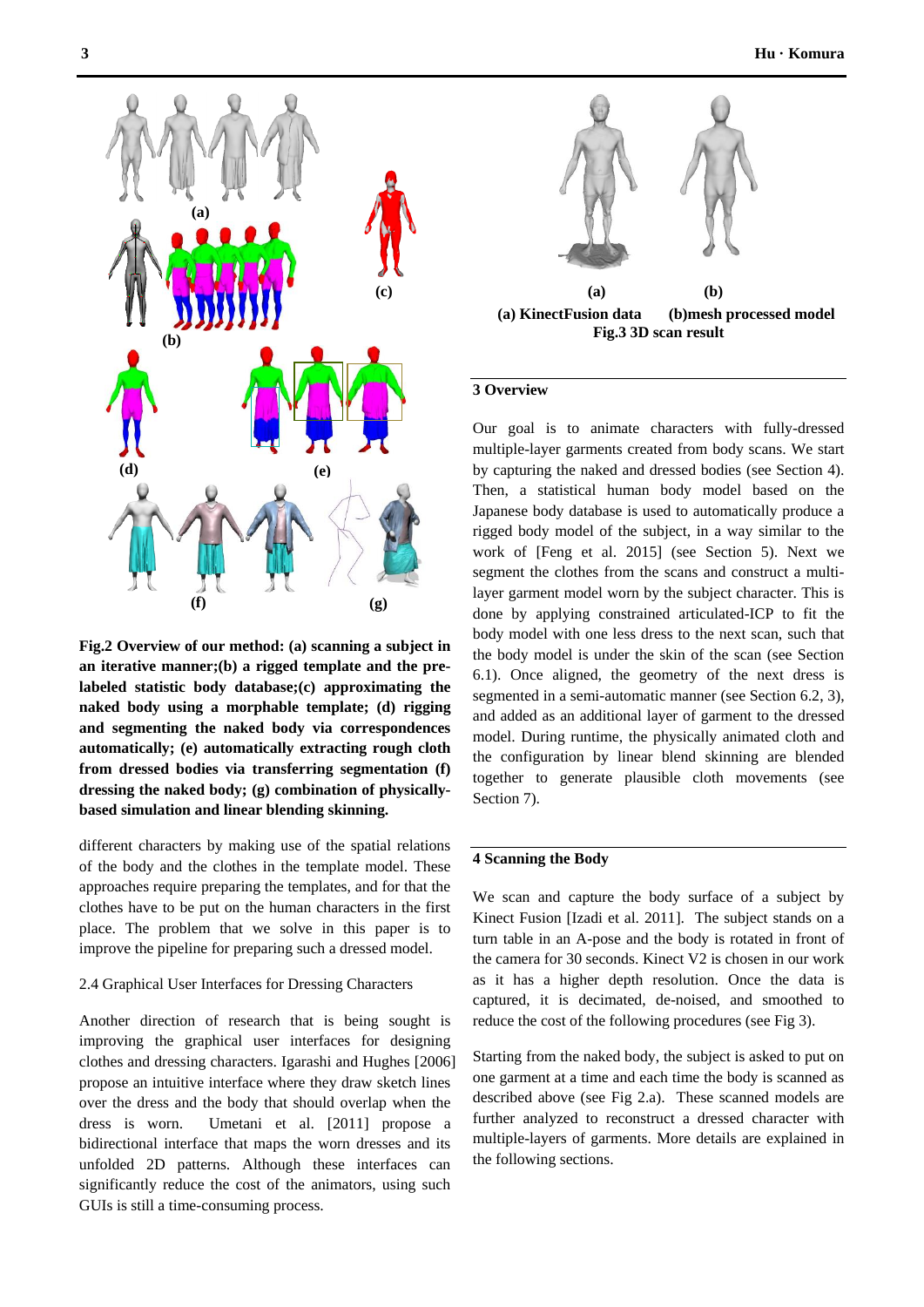In this section, we describe the process to fit a statistical body model into the scanned naked body and rigging it with a skeleton model. We apply the Japanese statistical body model developed from the AIST/HQL Anthropometric Database by Yamazaki et al. [2013].

#### 5.1 Construction of the Statistical Body Model

A morphable human model is constructed from the Japanese body database [Yamazaki et al. 2013]; using a rigged template mesh and a set of 3D human models in different sizes in A-pose, we define a PCA-based statistical body model.

The template mesh is defined by  $X = \{V, T, J\}$  where  $V = \{v_1, \ldots, v_{|V|}\}$  are the vertices,  $T = \{t_1, \ldots, t_{|T|}\}$  are the triangles and  $J = \langle j_i, \dots, j_{|J|} \rangle$  are the joints of the body. A set of skin weights  $\mathbf{W}(v_i) = \{w^1(v_i), \dots w^{|J|}(v_i)\}\$ *J*  $v_i$   $=$   $\{w^1(v_i),...w^{|J|}(v_i)\}\)$  are defined for each vertex  $v_i$  in  $X$  which are used for linear blend skinning for changing the pose of the template mesh. The joint centers are also predicted manually by inserting a skeleton using existing modelling software. This needs to be done only once for the template model.

The template mesh is fit to the point cloud data of different body scans by non-rigid registration [Yamazaki et al. 2013]. As a result, different body models with the same mesh topology can be obtained, which we can use for building the statistical body model. During this process, we can also transfer parameters such as the joint centers and the skin weights. For the joint centers, they are transferred using mean value coordinates (MVC) [Ju et al. 2005]. The assumption is that the MVC of the joint positions are consistent among different body models in the database in A-pose. Using the MVC of each joint  $j_n$ ,  $i = 1...|J|$  in the rigged template mesh, the joint position can be computed by

$$
j_n = \sum_i m^n(v_i) v_i \quad (1)
$$

where  $m^n(v_i)$  is the mean-value coordinates of  $j_n$  for joint  $v_i$ . Thus as the shape parameters change, we can use vertex positions  $v_i$  from the newly reconstructed body shape  $V$  to infer the new joint locations. Examples of applying this approach for predicting the joint positions of different character models are shown in Fig. 4. We can use the same skin weights from the template mesh after the fitting, as the topology of the mesh remains the same.

Finally, a statistical PCA body model  $S_k(\beta)$  is constructed:

$$
S_k(\beta) = mean + \sum_{i=1}^k \beta^i \mu^i \,,\quad (2)
$$

where  $\beta^i$  is the coefficient of the PCA basis  $\mu^i$  computed from the Japanese body database, and  $k = 15$  in our experiments. Using this model, arbitrary body shapes can be constructed by adjusting the coefficients  $\beta$  (see Fig. 5). Ahead of computing the statistical body model, the poses of each body model are slightly adjusted using linear blend skinning, such that the joint angles are all the same for each body model.

#### 5.2 Fitting the Statistical Body Model to the Body Scans

We now fit the statistical body model to the newly scanned subject using the method described in Section 4, by simultaneously predicting the low dimensional body parameters  $\beta$  and the joint angles  $\theta$ . Using linear blend skinning, we can now deform the shape of the morphable body model by changing the joint angles  $\theta$ :

$$
D(\theta, v_i) = \sum_{l}^{|J|} w^l(v_i) R_l(\theta) v_i \quad (3)
$$

where  $R$ <sup>*l*</sup> $(\theta)$  is the global bone transformation of joint  $j$ <sup>*l*</sup> computed using the skeletal hierarchy and the joint angles  $\theta$ . As  $v_i$  is a function of  $\beta$  of the statistical body model (see Eq.2), we can define a morphable body model  $M(\theta, \beta)$  to denote a morphable model that represents the 3D human geometry of different body shapes in different poses.

Finally, we fit the model  $M(\theta, \beta)$  to the scanned naked body Y. The fitting is done by optimizing  $\theta$  and  $\beta$  such that  $M$  becomes an approximation for  $Y$ . The following optimization problem is solved for this purpose:

$$
\arg\min_{\theta,\beta} \sum \|M(\theta,\beta) - Y\| \cdot \quad (4)
$$

As the topology of the newly scanned body is not the same as the template model, we need to compute the blending weights for its vertices. To compute the skin blending weights  $w(z_i)$  for the scanned naked body, we project each vertex  $z_i$  onto the closest triangle of  $M$  and use barycentric coordinates to interpolate the skin weights. Hence, the scanned naked body can be automatically rigged.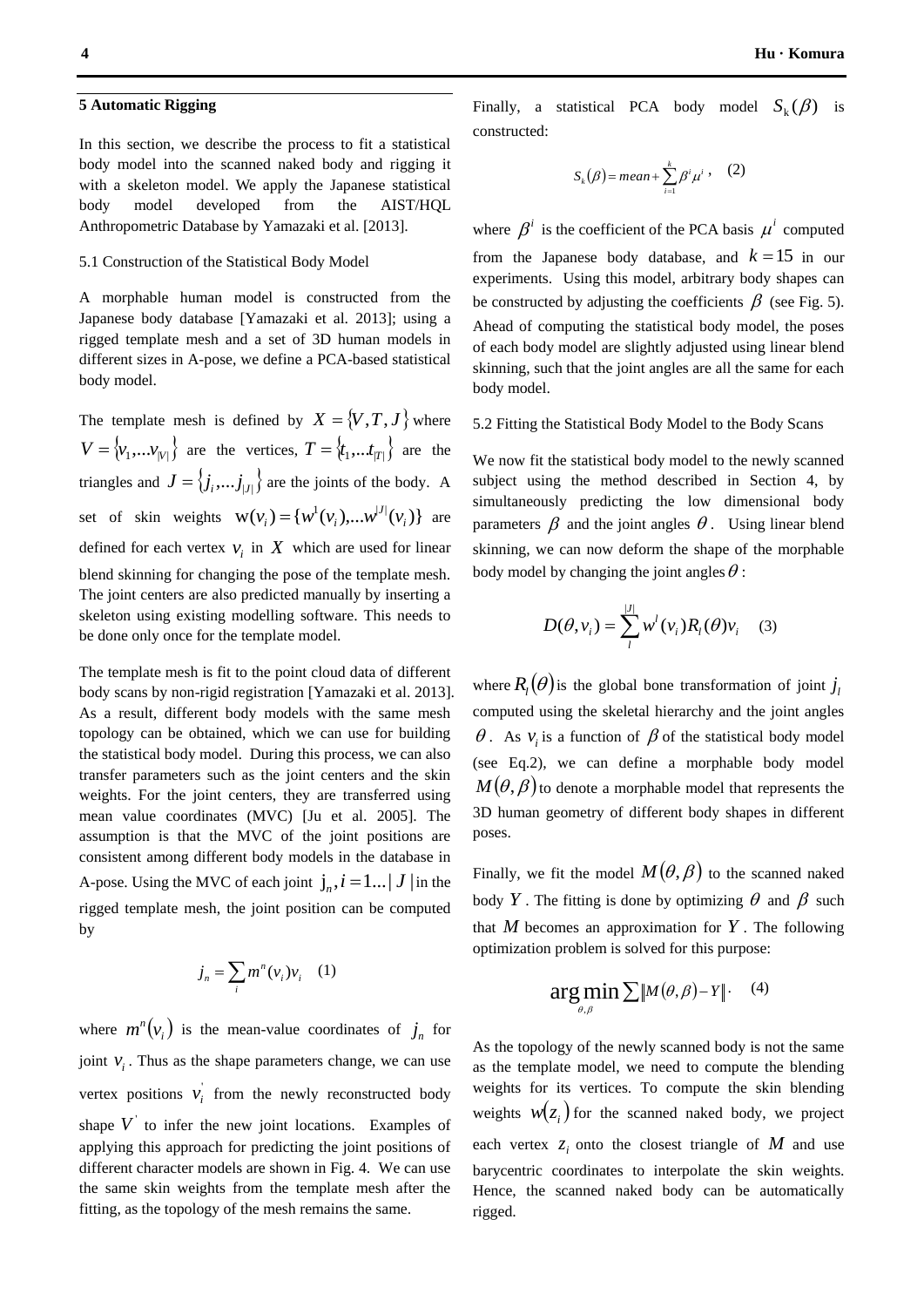

**Fig. 4 Japanese body models with the corresponding morphable skeletons fitted.** 



**Fig.5 3D morphable human models (left) and the mean model (right).** 

#### **6. Reconstructing a Multiple-layer Garment Model**

The procedure to construct a multi-layer garment model can be divided into the following three steps: fitting the character model to the scanned body with one more dress (see Section 6.1), extracting the additional dress from the scanned data (see Section 6.2) and overlapping the extracted cloth model with one another to construct the multilayer cloth model (see Section 6.3 ).

There are two main challenges here:

- Making sure that the body is within the dress and it does not penetrate the clothes, despite non-rigid deformations of the clothes as well as the body (breathing slightly deforms the torso).
- The hem of extracted cloth from dressed body should be complete and smooth.

We also describe how we cope with these issues in the rest of this section.

6.1 Fitting a Naked Body under a Dressed Model

Articulated-ICP [Tagliasacchi et al. 2015] is used to change the pose of a source articulated mesh to the pose of a target articulated mesh. As the character model is rigged with the skeleton, we can optimize its posture to fit the scanned data, by solving the following problem:

$$
\arg\min_{\theta} \sum_{p} \|N(\theta) - M_{p}\|^2 \quad (5)
$$



**Fig.6 (a) Fitting legs of the naked body inside the skirt; (b) Automatically extracting the rough skirt; Segmenting the skirt into two parts to calculate blending weights for cloth animation (c) dressing the skirt on the naked body.**

where  $N(\theta)$  denotes the body model with one less dress and  $\theta$  is the concatenation of the chosen joint angles in the skeleton and  $M_p$  is the dressed body. Simply optimizing Eq. 5 may not suffice our requirements as there is a chance that the character's body may penetrate the scanned model.

As we are assuming that the scanned body is wearing more clothes than the character model, we add an additional constraint for keeping the body model inside the dressed scan. Thus we solve the same problem with an additional constraint as below:

$$
\arg\min_{\theta} \sum \|N(\theta) - M_p\|^2 \qquad (6)
$$
  
s.t.  $(N_{correspondence(i)}(M_p) - N_i) \bullet n_i > 0$ 

where  $N_i$  represents the vertex coordinate of selected part of naked body,  $N_{(correspondence(i))}(M_p)$  denotes the correspondence of  $N_i$  in  $M_p$ , and  $n_i$  is the normal of  $N_i$ .

#### 6.2 Cloth Extraction

To extract a precise scanned garment from a dressed body, we propose a semi-automatic method, starting by automatically extracting the rough garment and then manually selecting the smooth hem. It can work well for extracting both tight and loose garments.

For the initial rough segmentation, we prepare a number of rough segmentations of the body model for each dress types as shown in Fig.6. The user first selects the segmentation template according to the dress that is to be segmented. Once the body model is fit to the scanned surface, the vertices of the scanned surfaces are labeled according to the nearest vertex of the body model.

As shown in Fig.6 (b), the segmentation can be transferred from body model to the skirt body. A rough skirt can be automatically extracted via our body segmentation method.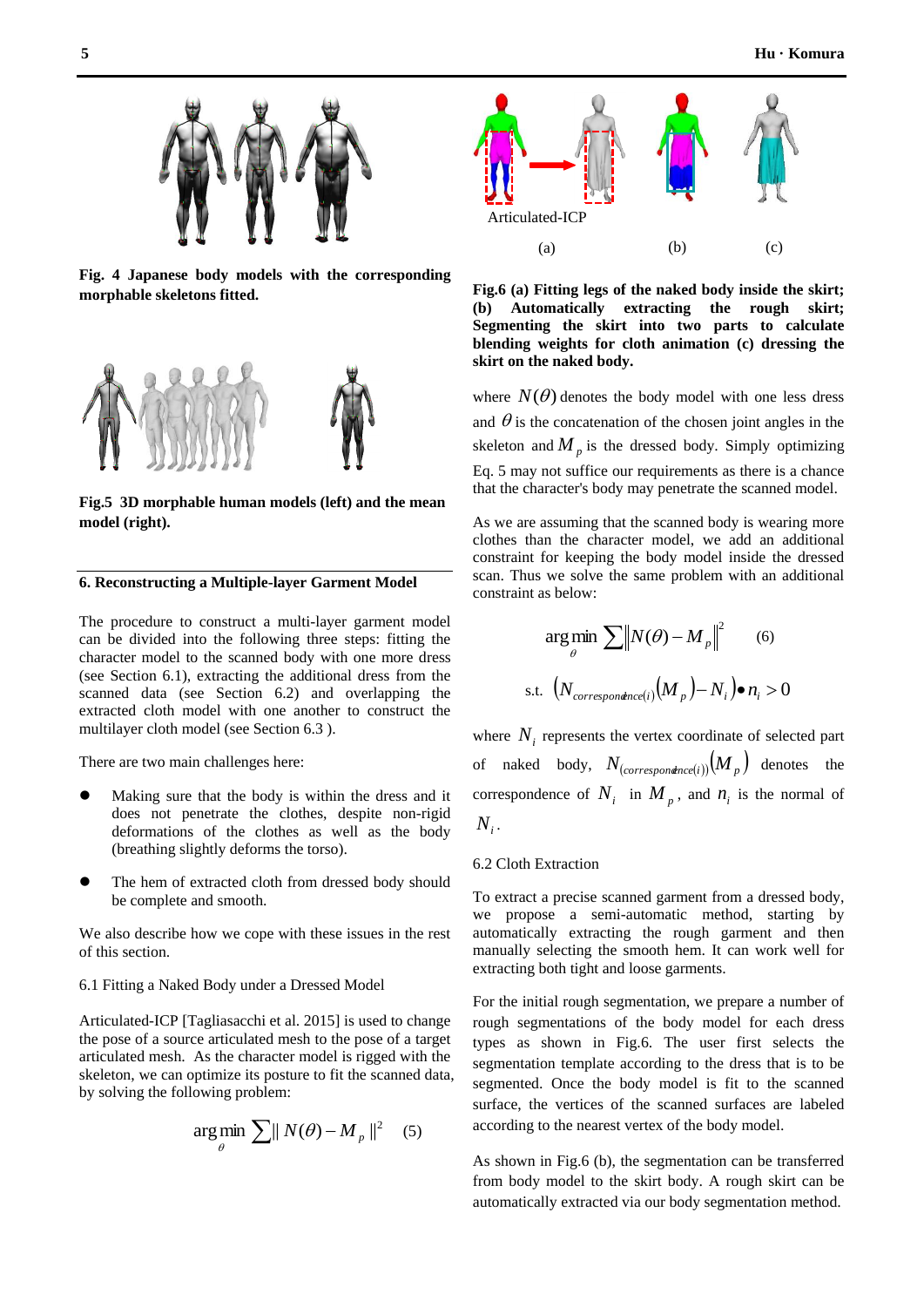

**Fig.7 original triangle mesh (b)quad mesh**

This segmentation is then manually fixed by using a painting interface. To make the mesh edit easier for the user, we remesh the dressed body to a quad mesh structure using the method proposed by [Jakob et al. 2015] (see Fig.7). This enables the extraction of a smooth boundary for the skirt from the scanned model. It costs about 90 seconds to manually cut along the boundary of the clothes.

#### 6.3 Layering Garments

The clothes extracted by the segmentation process are overlayed and a multi-cloth model is constructed. Due to the non-rigid deformation of the clothes and the body, penetration between the body and the clothes or between the clothes can occur despite solving Eq. 5. Hence, we resolve this penetration issue by pushing the vertex along its normal direction:

$$
v' = v + (k + d) \times norm(v) \quad (7)
$$

where  $\nu$  is the position of the point in the cloth which is inside the naked body, *norm* $(v)$  is the normal of v, *d* denotes the distance between  $\nu$  and its closest point in the naked body,  $k$  is a coefficient, and  $v$  is the updated position of  $\nu$ . Although more advanced methods for resolving complex penetration issues, such as those by [Zhang et al. 2015] exists, we find our simple approach good enough for our purpose due to the minority of the non-rigid deformation occurring here. Fig.2 (f) shows the final multiple cloth model dressed in a character.

#### **7. Animating Dressed Characters**

#### 7.1 Blending Physically-based and Skinned Animation

When animating the movements of the clothes, we blend the motions computed by physically based animation and linear blend skinning for the following reasons. Although physically based animation can produce realistic particle movements, it suffers from the effect of dropping down, making it less puffy and volumetric as they were during the original scan. More accurate elasticity and stiffness values might help, but it is difficult to predict such parameters. Also, there is an effect of air between the clothes and the body, whose computation require fluid simulation. Taking into account such effects will significantly increase the computational cost as well as memory consumption. On the contrary, linear blend skinning can preserve the shape of the clothes but makes it appear too rigid and unnatural especially for dresses like skirts.

Our solution is to blend the physically-based simulation and linear blending skinning to obtain high-quality animation of dressed characters. The process is as follows:

- Transfer the skin weights from the naked body to each layer of cloth model,
- control the skeleton by importing motion capture data,
- set the appropriate cloth simulation parameters for each layer of clothes, and
- blend the animation by physically-based simulation and linear blend skinning using the following equation:

$$
Mesh_{blend} = w_p \times Mesh_{physical} + w_{lbs} \times Mesh_{LBS}, \text{ (8)}
$$

where  $w_p$  and  $w_{lbs}$  are the blending weights of the physical simulation and linear blend skinning, such that  $w_p + w_{lbs} = 1$ .

We propose a method to automatically calculate the blending weights for Eq.8. We firstly find the closest points on the naked body for all the points of the garment and calculate the distances between such pairs. The maximum, minimum and the mean of such distances are denoted by  $dist_{\text{max}}$ ,  $dist_{\text{min}}$ , and  $dist_{\text{mean}}$ , respectively. Then the physical weight  $W_p$  in Eq.8 is calculated by the following equation:

$$
w_p = \begin{cases} \left(\frac{dist_{mean} - dist_{min}}{(dist_{max} - dist_{min})}\right) & \text{if} \quad \frac{(dist_{mean} - dist_{min})}{\left(\frac{dist_{max} - dist_{min}}{\right)} < 0.5. \quad (9) \\ 0.5 & \text{otherwise} \end{cases}
$$

We have a special treatment for the skirt, as the top of the skirt is much closer to the naked body where the bottom part is further away. Thus the skirt is segmented into two parts during the segmentation and the blending weights for them are calculated separately.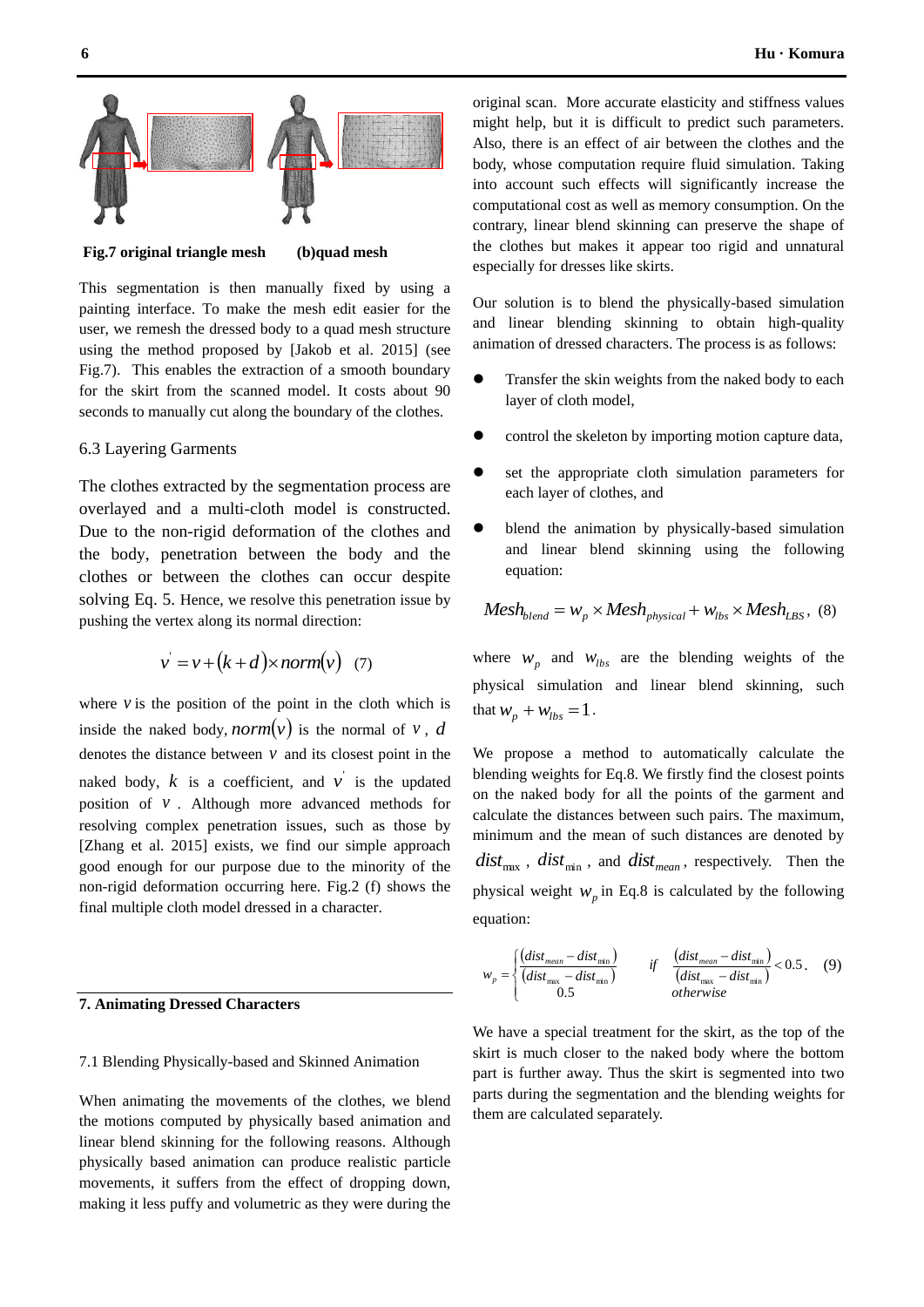We tested our pipeline with shirts, pants, skirts and coats. In our first example, we show results where the character is dressed in summer style, with a pants and shirt (see Fig. 8 (a)), and a one piece with a skirt (see Fig. 8(b)). The clothes deform in a way that preserves the original shape while following the laws of physics; for example, the pants in Fig 8.(a) keeps its distance from the thighs while deforming according to the leg swing. For the one piece, the skirt will drip and deform when it contacts the body.

Next, we show an example where the character is dressed in five layers (see Fig. 9,10). Dressing a character in many layers of garments can be very time consuming with previous approaches. Our pipeline can easily achieve this by simply scanning the body many times (see Fig. 9). The dressed body appears much puffier than simply wearing single layers of clothes.

Finally, we show and compare results when the garments are deformed by linear blend skinning (see Fig. 11(a)), physically-based animation (see Fig. 11(b)) and our approach (see Fig.  $11(c)$ ). When the deformation is computed by linear blend skinning, the skirt deforms rigidly, resulting in the skirt splitting in the middle when the character walks. When physically-based animation is applied for the same motion, the coat of the character drops off from the shoulder, resulting in an undesired effect. Finally, when our approach is used, the coat is kept worn and the skirt deforms naturally. Table 1 illustrates the time required for computing one frame on a laptop (Intel(R) Core(TM)i-54210 M CPU @ 2.60GHz 4GB RAM). The computation of the physical simulation is done using Maya's *nCloth*.



**(a) Snapshots of an animation of a character wearing a T-shirt and shorts, and**



**(b) snapshots of a character dressed in one piece.**

**Fig.8 Animation for the character dressed summer clothes**



 **(a) (b) (c) (d) (e) Fig.9 5-layer cloth model: (a) first layer; (b) second layer; (c) third layer; (d) fourth layer; (e) fifth layer;**



**Fig.10 Animation of a character dressed in 5 layers of garments.** 



**(a) Results by linear blend skinning.**



**(b) results by physically-based simulation, and** 



**(c) the results by our method, where the motion by linear blend skinning and physical simulation are blended.** 

**Fig.11 Comparison of animation by three different approaches.** 

| LBS                        | 0.2s  |
|----------------------------|-------|
| <b>Physical Simulation</b> | 0.48s |
| Our method                 | 0.5s  |

**Table 1. Computation time per frame by different approaches**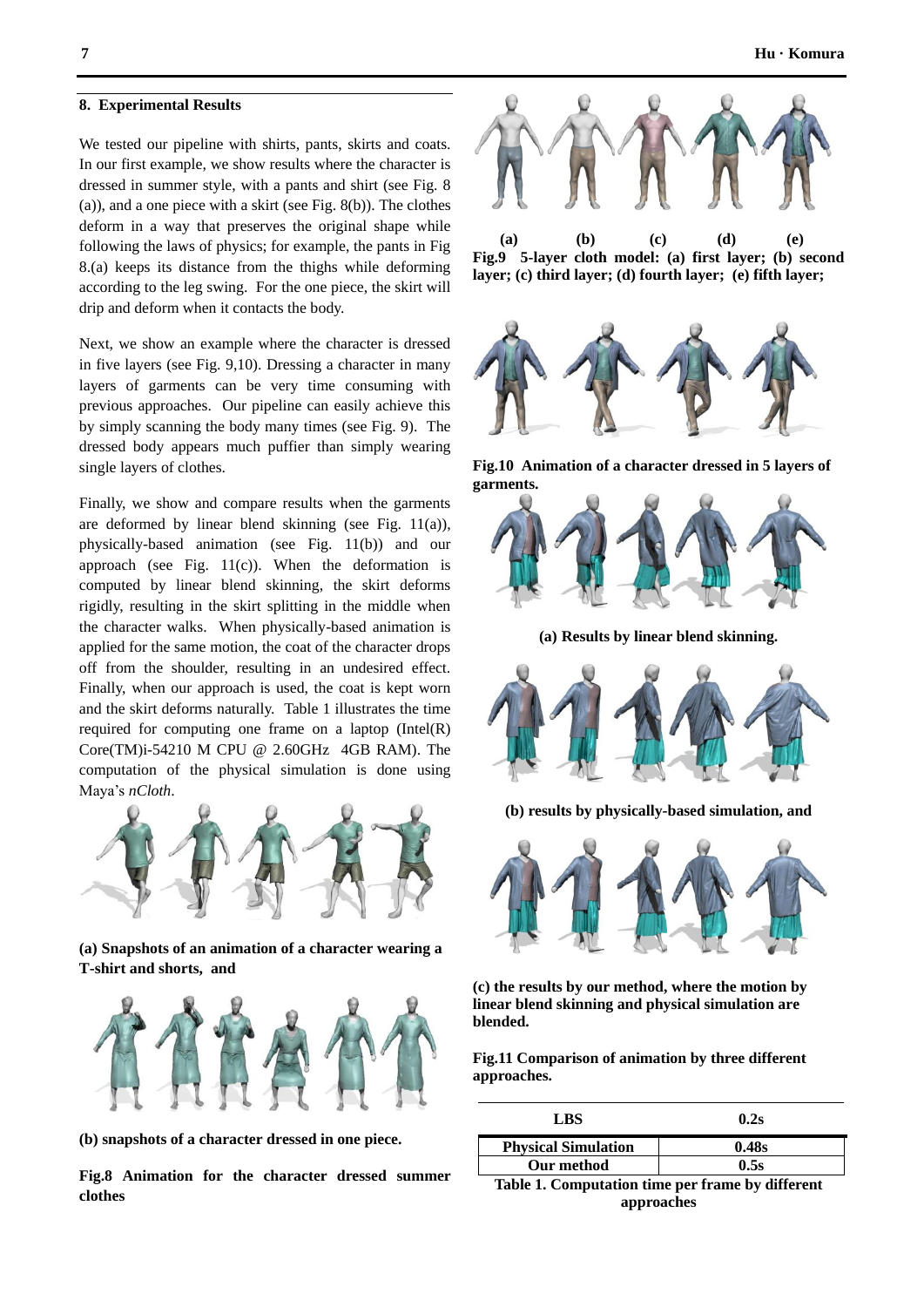#### **9. Discussion and Conclusion**

We present a novel scanning-based pipeline for animating characters dressed in multiple layers of cloth. To the best of our knowledge, this is the first paper to animate multiplelayers of garments captured by 3D scanners. Multi-layer garment models can be reconstructed in an iterative manner. Combination of physically-based simulation and linear blending skinning is used for plausible cloth animation. The blending weights can be automatically calculated from the average closest distances between the body vertices and the cloth vertices.

Compared to previous methods, our system has the following advantages:

- Only simple and intuitive user intervention is needed for composing a complex multi-layer garment model.
- The system only requires static body scans.
- The shape of the original cloth can be preserved while animating physical effects of loose garments such as the skirt.

Our method also has some limitations. The segmentation of the clothes requires human manual adjustment, although this process is very simple when using the 3D painting interface. We hope to extend our work to the scanned body with arbitrary poses, and make the clothes extraction fully automatic in the future.

Currently, the physical parameters of the clothes such as the elasticity and the stiffness are set manually by the user. It will be useful to estimate such parameters automatically from the scans. Such a computation will also be fruitful for the apparel/textile industry.

Finally, there is an increasing interest in simulating the process to put on clothes [Ho and Komura 2009, Wang et al. 2013, Clegg et al. 2015]. Simulating the process of dressing different types of clothes on top of another can be an interesting research direction in the future.

**Acknowledgment** This work is supported by Natural Science Foundation of China (Grant No.61572124), and China Scholarship Council (File No.201506630055).

#### **References**

1. Alexiadis D S, Zarpalas D, Daras P. Real-time, full 3-D reconstruction of moving foreground objects from multiple consumer depth cameras. IEEE Transactions on Multimedia, 15(2): 339-358,2013.

2. Baran, Ilya, and Jovan Popović. "Automatic rigging and animation of 3d characters.", ACM Transactions on Graphics, Vol. 26. No. 3. ACM,2007.

4. Cordier F, Magnena-Thalmann N., Real-time animation of dressed virtual humans, Computer Graphics Forum, 21(3): 327-335,2002.

5. Cordier F, Seo H, Magnenat-Thalmann N. Made-tomeasure technologies for an online clothing store, IEEE Computer graphics and applications, 23(1): 38-48,2003.

6. Cui Y, Chang W, Nöll T, et al. KinectAvatar: fully automatic body capture using a single Kinect, Asian Conference on Computer Vision, : 133-147,2012.

7. Feng A, Casas D, Shapiro A. Avatar reshaping and automatic rigging using a deformable model, Proceedings of the 8th ACM SIGGRAPH Conference on Motion in Games, : 57-64,2015.

8. Han, J., Shao, L., Xu, D., & Shotton, J. Enhanced computer vision with microsoft kinect sensor: A review. IEEE Transactions on Cybernetics, 43(5), 1318- 1334,2013.

9. Ho ESL, Komura T, Character Motion Synthesis by Topology Coordinates, Computer Graphics Forum 28(2), 299-308 ,2009.

10. Wang H. A chebyshev semi-iterative approach for accelerating projective and position-based dynamics[J]. ACM Transactions on Graphics (TOG), 34(6): 246,2015.

11. Istook C L, Hwang S J. 3D body scanning systems with application to the apparel industry. Journal of Fashion Marketing and Management: An International Journal, 5(2): 120-132,2001.

12. Igarashi, Takeo, and John F. Hughes. "Clothing manipulation." ACM SIGGRAPH 2006 Courses,2006.

13. Izadi S, Kim D, Hilliges O, et al. KinectFusion: realtime 3D reconstruction and interaction using a moving depth camera, Proceedings of the 24th annual ACM Symposium on User Interface Software and Technology. : 559-568,2011.

14. Ju T, Schaefer S, Warren J. Mean value coordinates for closed triangular meshes, ACM Transactions on Graphics, 24(3): 561-566,2005.

15. Jakob W, Tarini M, Panozzo D, et al. Instant fieldaligned meshes, ACM Transactions on Graphics, 34(6): 15,2015.

16. Tang M, Wang H, Tang L, Tong R, Manocha D. CAMA: Contact-aware matrix assembly with unified collision handling for GPU-based cloth simulation.